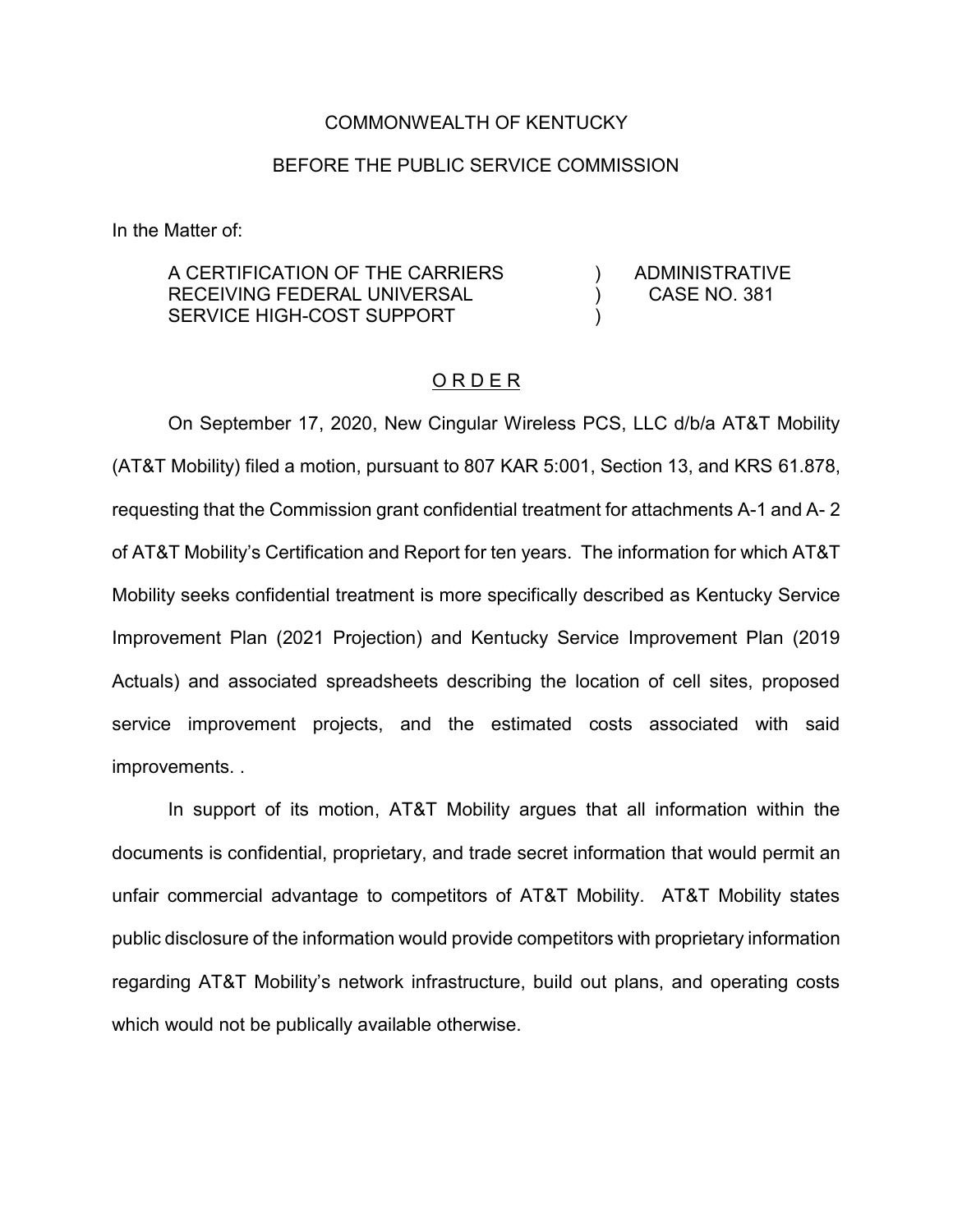Having considered the motion and the material at issue, the Commission finds the information regarding the usage statistics of AT&T Mobility customers is generally recognized as confidential or proprietary; and therefore meets the criteria for confidential treatment and is exempted from public disclosure pursuant to 807 KAR 5:001, Section 13, and KRS 61.878(1)(c)(1).

IT IS THEREFORE ORDERED that:

1. AT&T Mobility's motion for confidential treatment is granted.

2. The designated material granted confidential treatment by this Order shall not be placed in the public record or made available for public inspection for ten years or until further Order of this Commission.

3. Use of the designated material granted confidential treatment by this Order in any Commission proceeding shall comply with 807 KAR 5:001, Section 13(9).

4. AT&T Mobility shall inform the Commission if the designated material granted confidential treatment by this Order becomes publicly available or no longer qualifies for confidential treatment.

5. If a nonparty to this proceeding requests to inspect the material granted confidential treatment by this Order and the period during which the material has been granted confidential treatment has not expired, AT&T Mobility shall have 30 days from receipt of written notice of the request to demonstrate that the material still falls within the exclusions from disclosure requirements established in KRS 61.878. If AT&T Mobility is unable to make such demonstration, the requested material shall be made available for inspection. Otherwise, the Commission shall deny the request for inspection.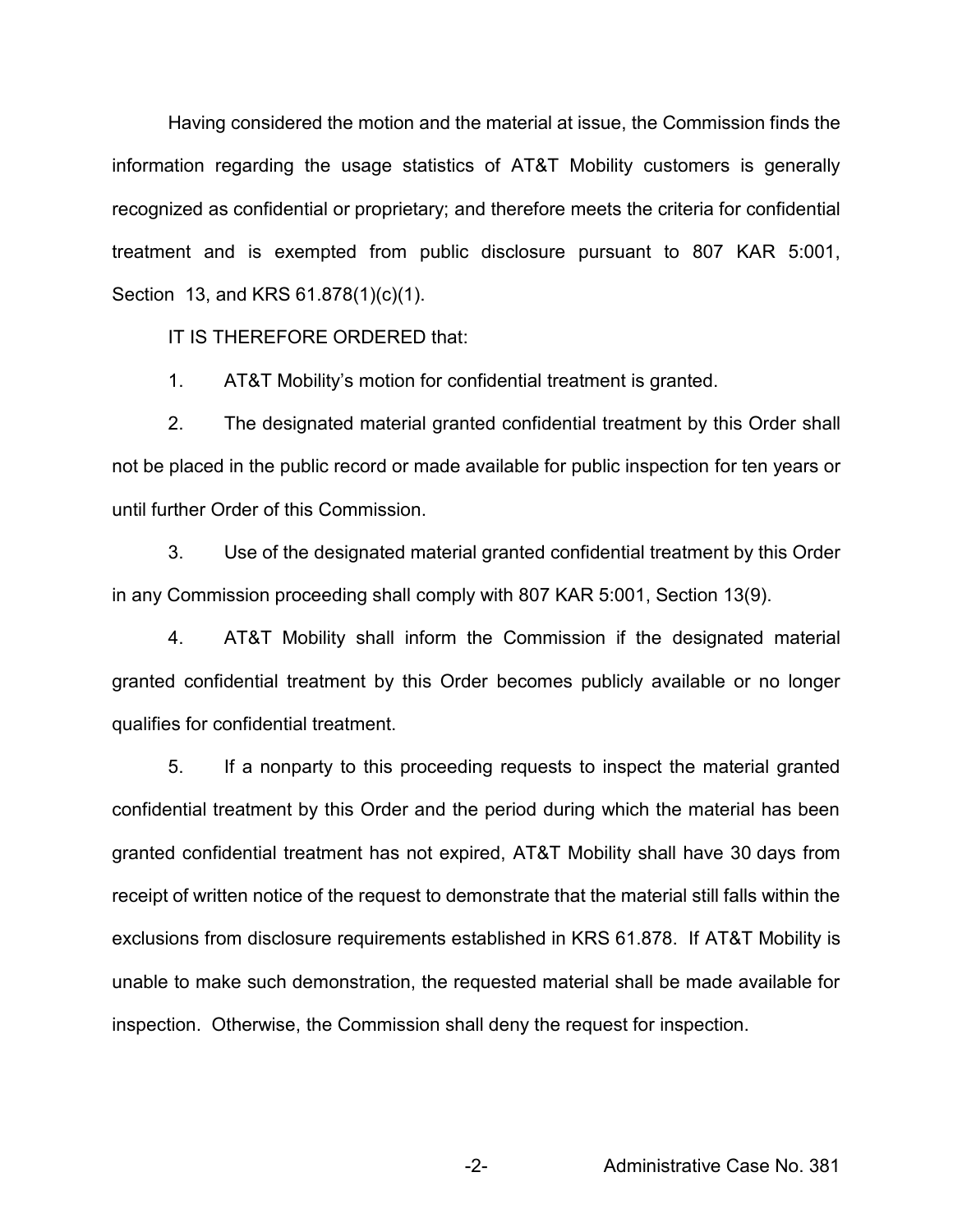6. The Commission shall not make the requested material available for inspection for 30 days from the date of service of an Order finding that the material no longer qualifies for confidential treatment in order to allow AT&T Mobility to seek a remedy afforded by law.

## [REMAINDER OF PAGE INTENTIONALLY LEFT BLANK]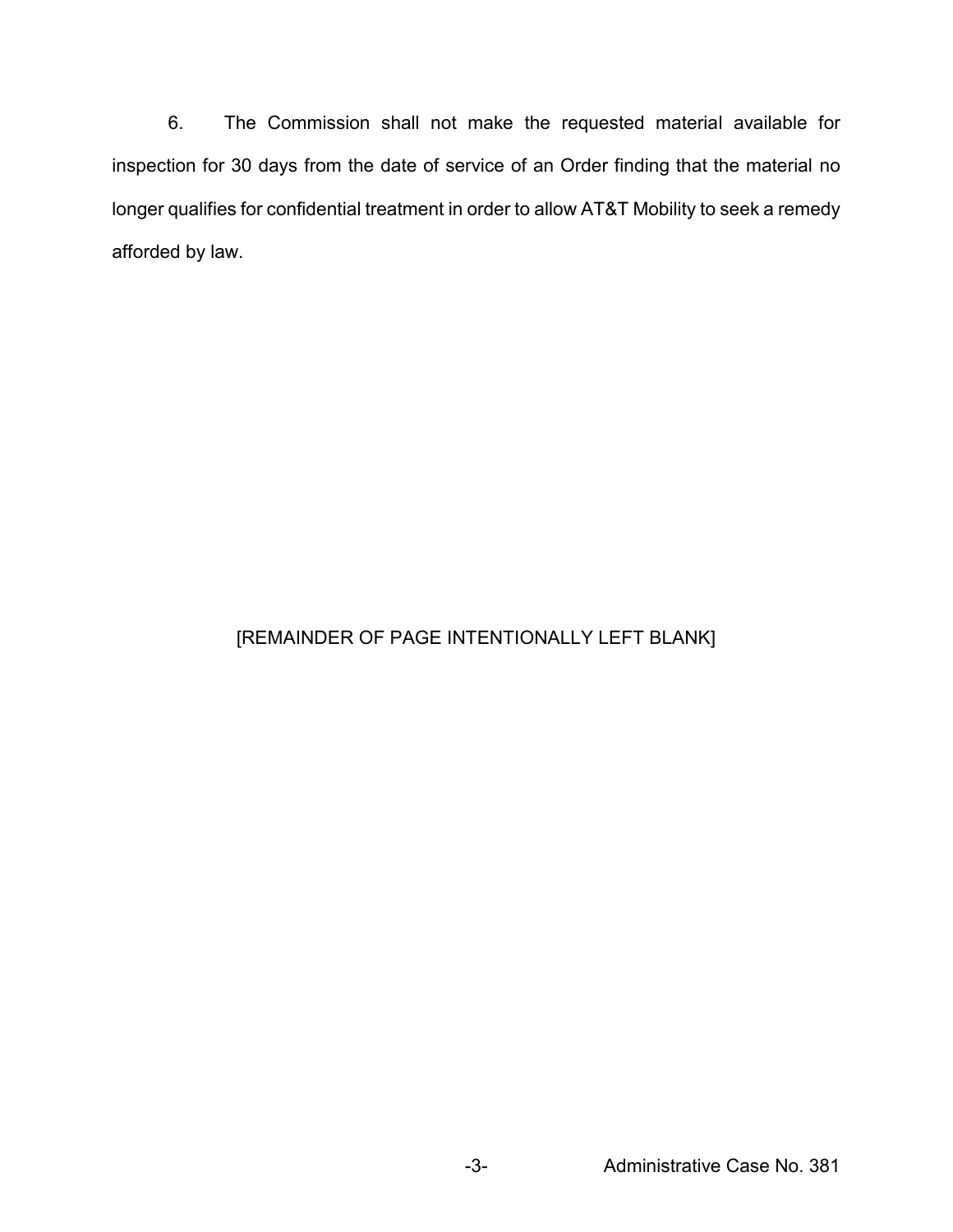By the Commission



ATTEST:

 $\bigwedge \bigvee \bigvee$  of  $\bigwedge$ Executive Director for

Administrative Case No. 381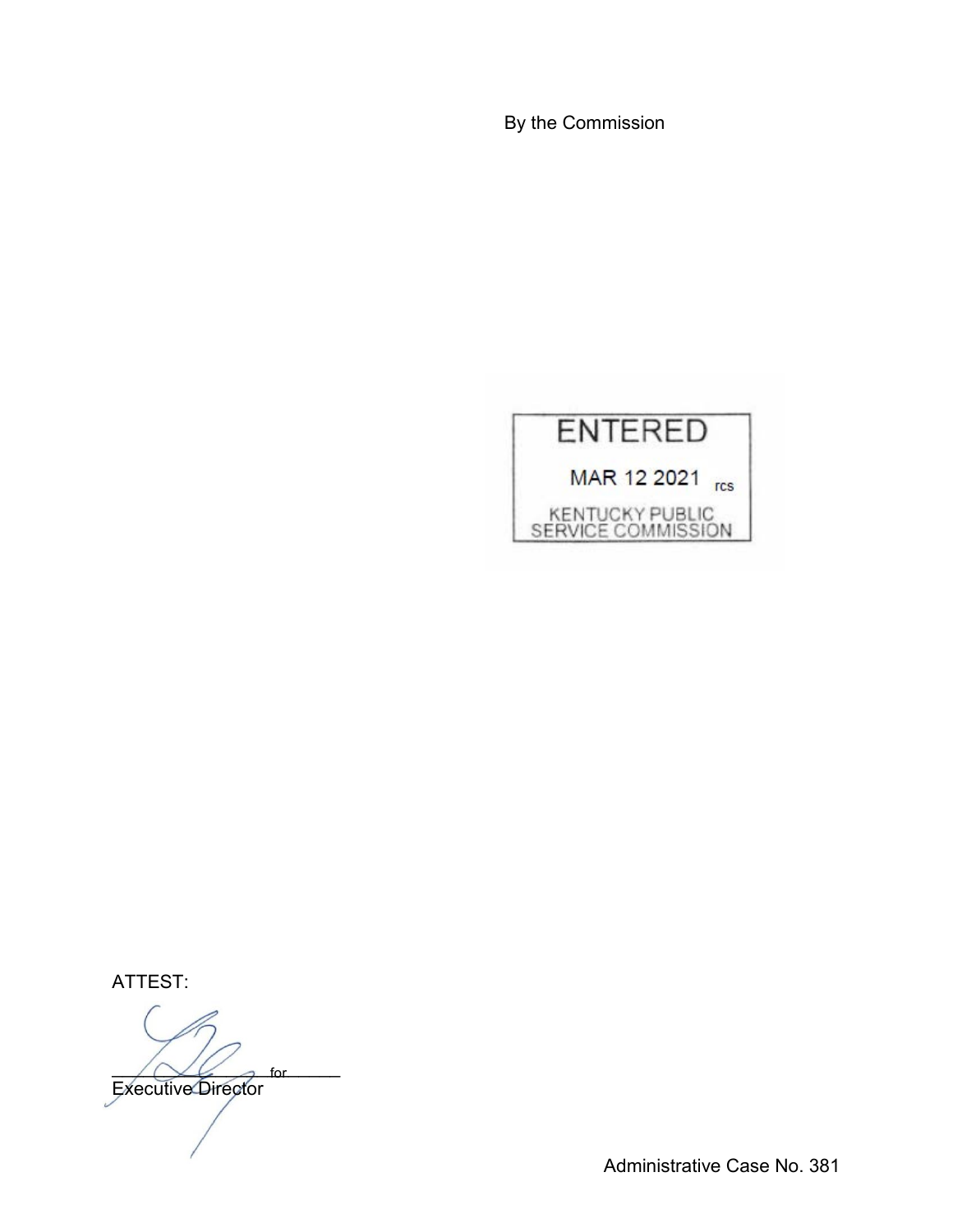James Hamby Office Manager Highland Telephone Cooperative, Inc. 7840 Morgan County Highway P. O. Box 119 Sunbright, TN 37872

F. Thomas Rowland President and CEO North Central Telephone Cooperative, Inc. 872 Highway 52 By-Pass E P. O. Box 70 Lafayette, TN 37083-0070

W. A Gillum Mountain Rural Telephone Cooperative 425 Main Street, Suite 1 P. O. Box 399 West Liberty, KY 41472

Ron Boright CFO Bluegrass Cellular 2902 Ring Road, PO Box 5012 Elizabethtown, KENTUCKY 42701

Carla Reichelderfer President SouthEast Telephone, Inc. 106 Scott Avenue Pikeville, KY 41501

Marlene H Dortch **Secretary** Federal Communications Commission Office of 445 12th Street, SW Room TW-A306 Washington, DISTRICT OF COLUMBIA 20554

Karen Fehrman Manager-Federal Affairs TDS Telecom 525 Junction Road, Suite 700S Madison, WISCONSIN 53705

Paul R Gearheart Gearheart Communications Company, Inc. dba 20 Laynesville Road Harold, KY 41635

Bill Atkinson NPCR, Inc. dba Nextel Partners 3065 Akers Mill Road SE, 7th Floor Mailstop GAATLD0704 Atlanta, GA 30339

Kyle Jones South Central Telcom, LLC 1399 Happy Valley Road P. O. Box 159 Glasgow, KY 42141

Karen Majcher Universal Service Administrative Co. 2000 L Street, NW Suite 200 Washington, DISTRICT OF COLUMBIA 20036

\*Honorable Mary K Keyer General Counsel/Kentucky BellSouth Telecommunications, LLC dba AT&T Meidinger Tower 462 S 4th Street, Suite 2400 Louisville, KY 40202

\*Allison T Willoughby General Manager Brandenburg Telephone Company, Inc. 200 Telco Road P. O. Box 599 Brandenburg, KY 40108

\*William K Grigsby Vice President/General Manager Thacker-Grigsby Telephone Company, 60 Communications Lane P. O. Box 789 Hindman, KY 41822

\*New Talk, Inc. New Talk, Inc. 2330 Gravel Drive Richland Hills, TX 76118

\*Powertel/Memphis, Inc. dba T-Mobile Powertel/Memphis, Inc. dba T-Mobile 12920 SE 38th Street Bellevue, WA 98006

\*Honorable Dennis G Howard II Assistant Attorney General Office of the Attorney General Office of Rate 700 Capitol Avenue Suite 20 Frankfort, KENTUCKY 40601-8204

\*Cumberland Cellular, LLC dba Duo Bro Cumberland Cellular, LLC dba Duo Broadband 2150 N Main Street P. O. Box 80 Jamestown, KY 41269

\*Greg A Hale General Manager/Executive VP Logan Telephone Cooperative, Inc. dba LTC P. O. Box 97 Auburn, KY 42206

\*Gerald Robinette General Manager East Kentucky Network, LLC dba Appalachian 101 Technology Trail Ivel, KY 41642

\*New Cingular Wireless PCS, LLC dba A New Cingular Wireless PCS, LLC dba AT&T 1010 N St Mary's Street, 9th Floor San Antonio, TX 78215